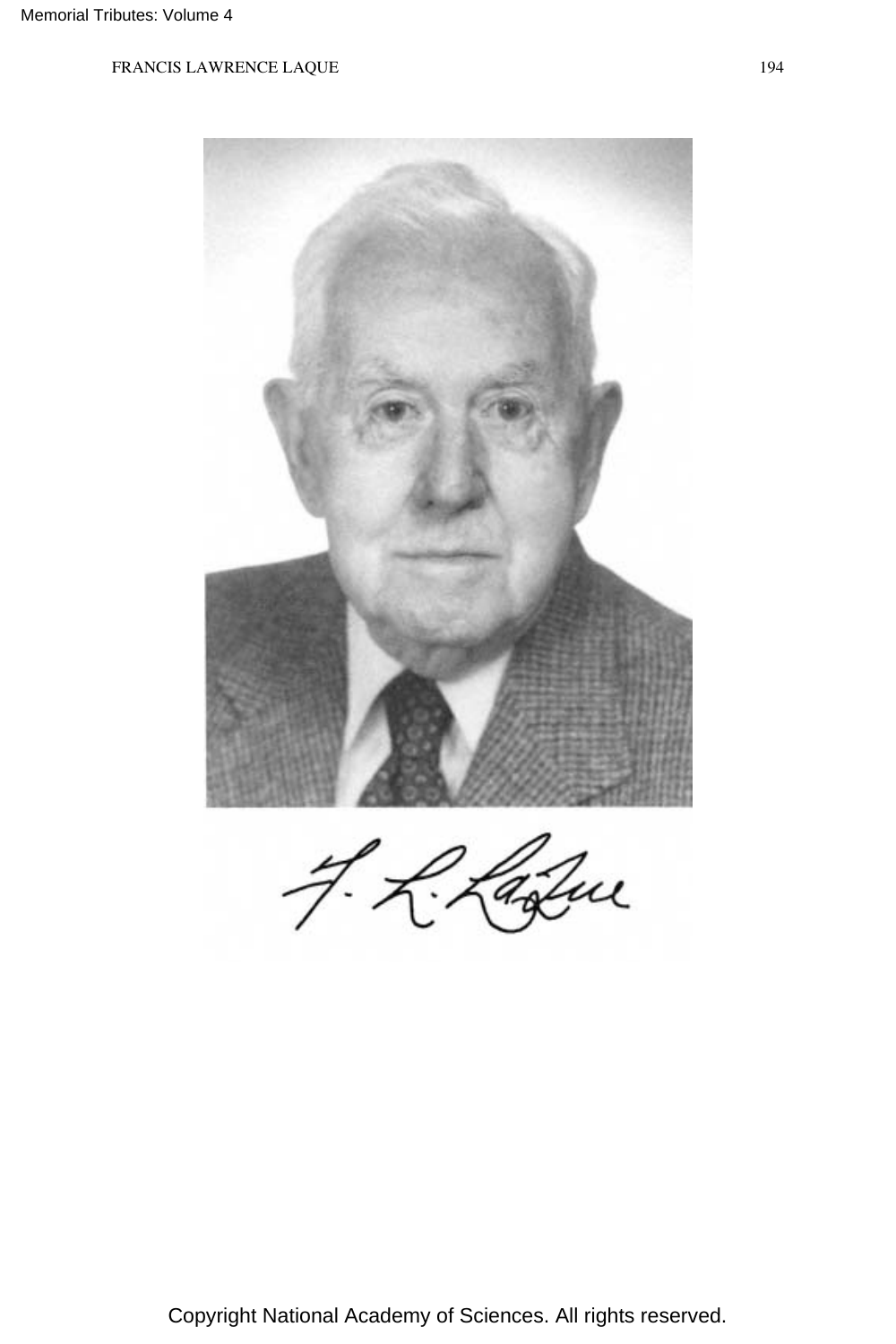# **Francis Lawrence LaQue**

#### 1904-1988

## By Allyn Vine

Francis LaQue died at his home in Kingston, Ontario, on January 19, 1988, at age eighty-three. He was a world-renowned authority on marine corrosion, an outstanding author and lecturer, a prominent business executive, and a consultant and adviser to government. The recipient of many honors and awards, he served as president of the Electrochemical Society from 1962 to 1963, of the American Society for Testing Materials in 1959, and of the National Association of Corrosion Engineers in 1948. He was always known as Frank LaQue.

While a U.S. citizen through most of his professional career, he later returned to Canadian citizenship and was elected to the National Academy of Engineering in 1985 as a foreign associate.

Frank LaQue was born in Gananoque, Ontario, and attended schools there. Being a child when his father died, Frank knew the extra work and responsibility required to help his mother Agnes Mary (O'Neil) and his sister, Mary, maintain the family. In school he liked both academics and hockey and did well in both, thus demonstrating his lifelong characteristics of high standards, dedicated application, and personal enjoyment. His excellent school record helped him into Queen's University in nearby Kingston, Ontario, where he graduated in 1927 with a degree in chemical and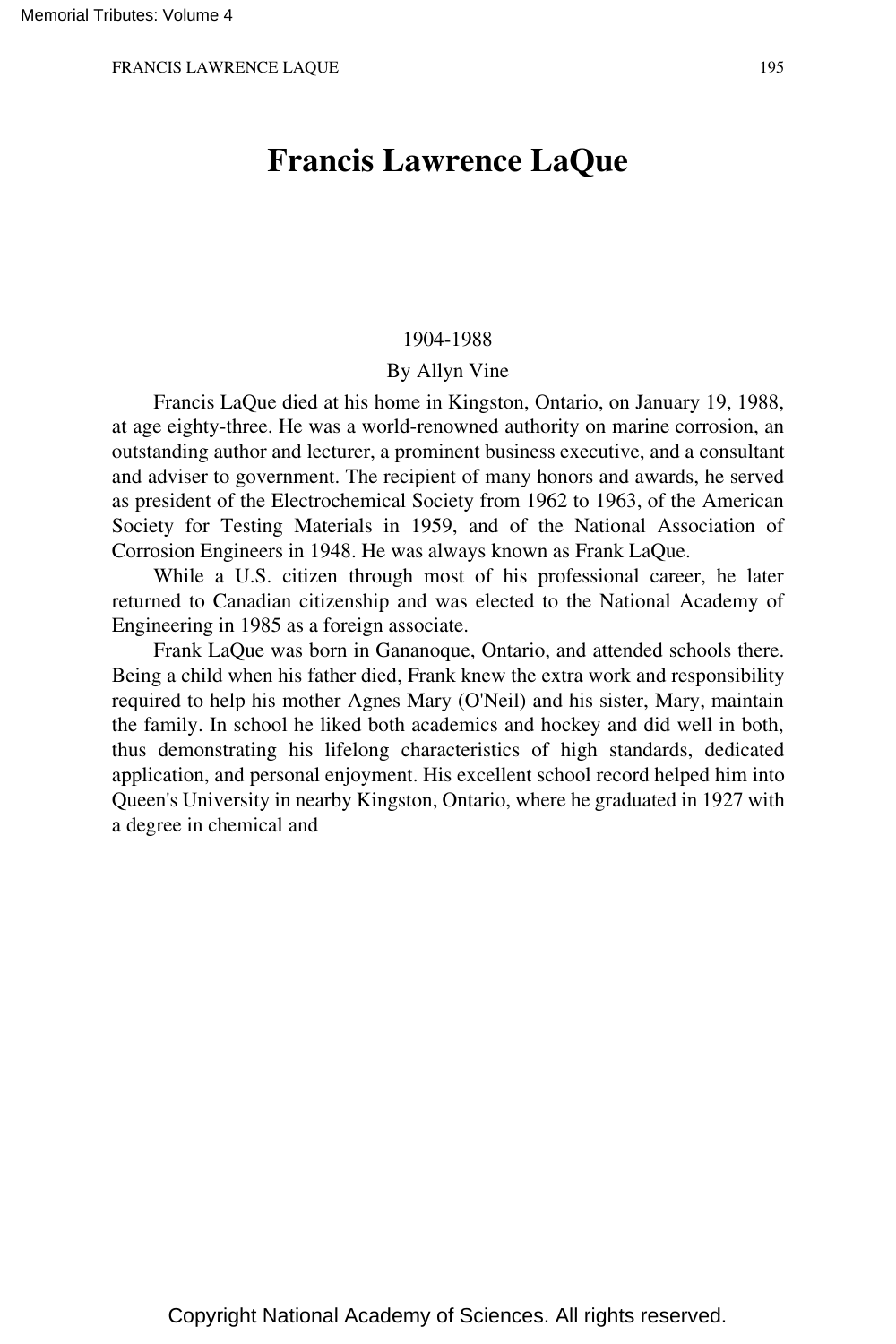metallurgical engineering. After graduating he worked for several months at Deloro Smelting and Refining Company of Canada as a foreman in charge of refining cobalt oxide. Soon, however, he was contacted by the International Nickel Company of Canada, Ltd., commonly known as INCO, and for eleven years was assistant director of technical services. In 1938 he was promoted to the Development and Research Division. In 1940 he was placed in charge of the Corrosion Engineering Section. In 1945 he became vice-president and manager of the Development and Research Division. In 1954 he became vice-president in charge of the Executive Department, and from 1952 to his retirement in 1969, he was a special assistant to the president. Hence, in his forty-two-year career with INCO Frank became well acquainted with many aspects of the research, manufacturing, and usage of materials exposed to the elements.

Perhaps one of Frank's greatest achievements was to establish at Kure Beach and Wrightsville Beach, North Carolina, a large and effective marine corrosion test site. This major effort began around 1935 when Frank received permission to immerse alloy test specimens in the canal supplying ocean water to the bromine extraction plant of the Ethyl-Dow Chemical Company. The test site was soon enlarged to include an area along the beach for testing exposure to marine atmospheres. Eventually, permanent buildings were erected at nearby Wrightsville Beach. The new facility made it possible to house thousands of test specimens, and evaluate corrosion resistance performance of entire engineering installations such as those used for desalination, distillation, and condensing. Results of the various tests were of interest to many engineers and scientists. Accordingly, from the very start Frank arranged an annual inspection and review of the specimens, including presenting his interpretation of the results and inviting others to express their opinions. Employing his unusual wit and tact, he expertly guided divisive opinions to reasonable accord. These popular sessions, attended by several hundred participants, became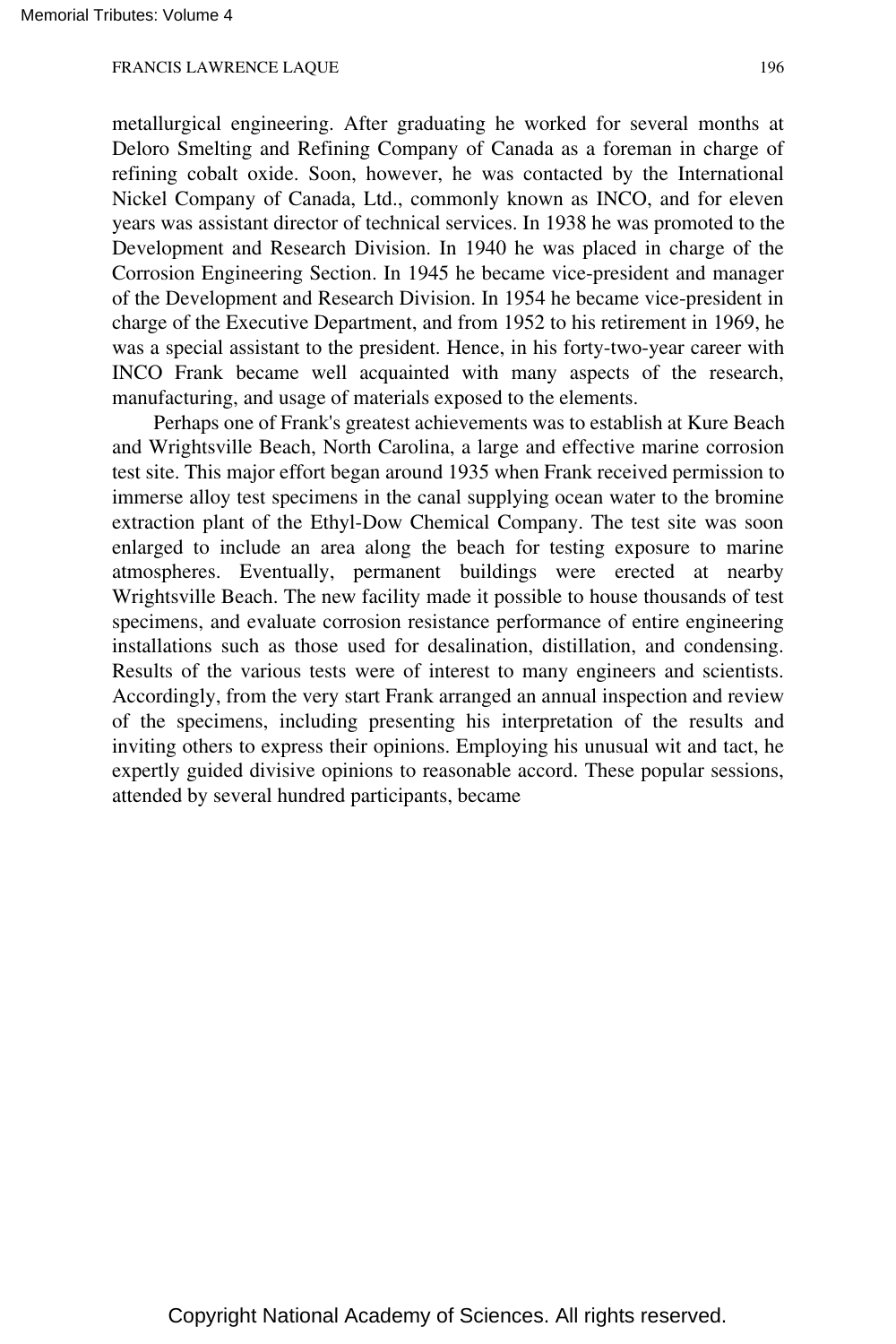known as the Sea Horse Institute. They continue today, under the direction of W. W. Kirk, at the same site that is now officially entitled "The LaQue Center for Corrosion Technology."

Thirty-seven years after receiving his B.Sc. in metallurgy from Queen's University, it conferred on him the honorary doctor of laws degree. He served on the visiting committees of the Department of Metallurgy at the Massachusetts Institute of Technology, Case Institute of Technology, Division of Electrochemistry at the University of Pennsylvania, and National Bureau of Standards. Frank was very active in professional groups that were concerned with corrosion. His participation in such groups included being chairman of the Corrosion Research Council from 1959 to 1960; president of the Electrochemical Society in 1962 and of the National Association of Corrosion Engineers in 1949; fellow of the American Society for Metals; vice-chairman of the Welding Research Council; and a member of the Society of Automotive Engineers, the Society of Naval Architects and Marine Engineers, and the American Chemical Society.

After retirement from INCO Frank found time to accept invitations worldwide to present lectures on corrosion and to conduct special courses on marine corrosion at Scripps Institution of Oceanography at La Jolla, California, from 1970 to 1976 and at the University of Hawaii. He served on the board of the International Oceanographic Foundation. Over the years he inspired, advised, and informed many students engaged in corrosion studies and he unstintingly helped numerous engineers concerned with corrosion problems.

In describing the state of our knowledge of corrosion, Frank once stated, "the degree of experience one has with corrosion often determines his opinion of it. Neophytes may believe they understand the corrosion problems they have observed and feel capable of dealing with any similar future recurrences. Experts may suggest rational explanations for apparently anomalous behavior and thus view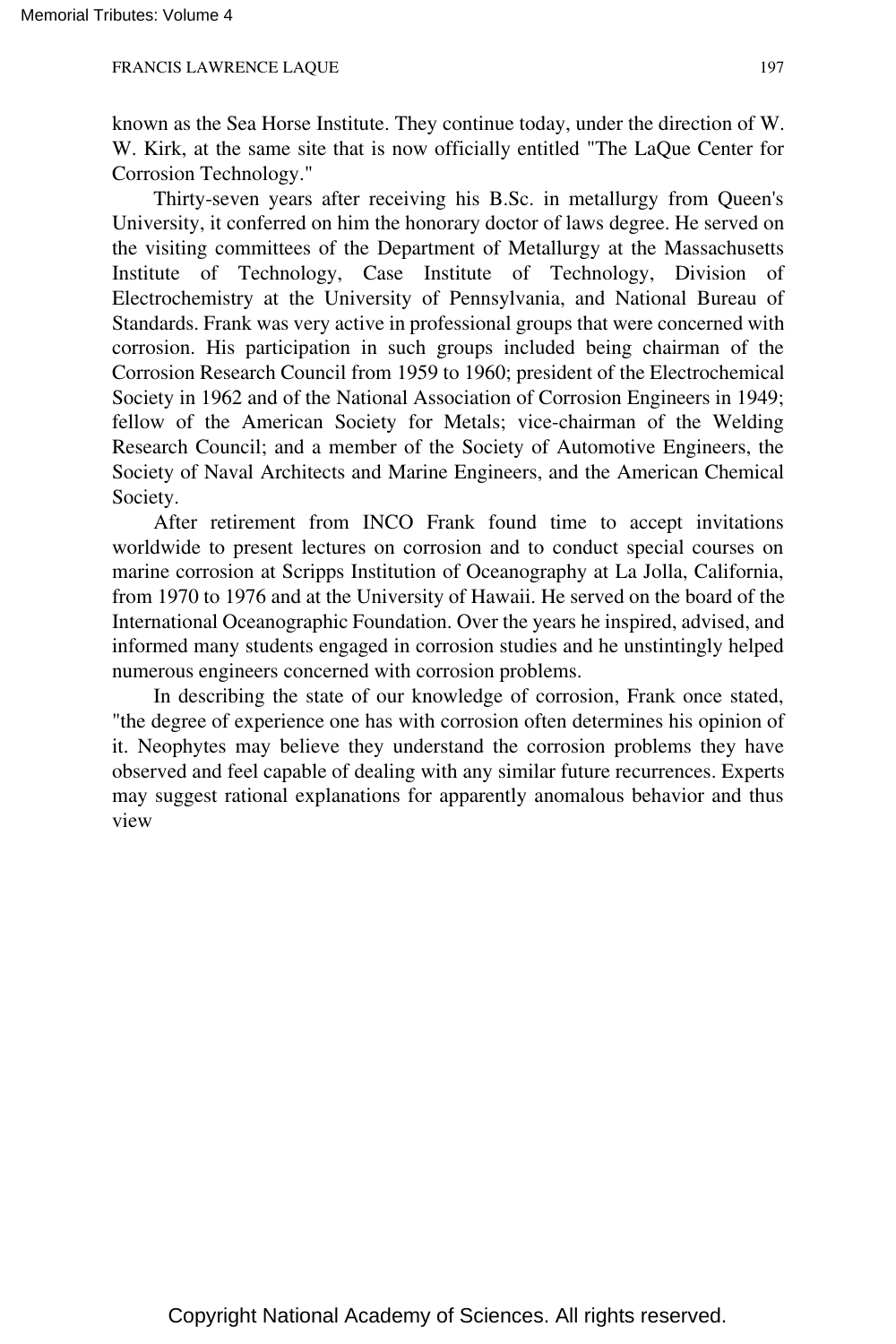corrosion as a reasonably orderly phenomenon. But corrosion engineers, like economists, know enough to provide plausible explanations of what has happened without being equally adept at predicting future occurrences."

Frank also spent a very large part of his corporate and retired career improving engineering standards. As with corrosion, his interest was both national and international. He belonged to many engineering standard organizations, did more than normal homework, and became president of several including the American National Standards Institute (ANSI) from 1969 to 1971 and the American Society for Testing Materials (ASTM) from 1959 to 1960. In 1974 he served in Washington as deputy assistant secretary of the U.S. Department of Commerce concerned with industrial standards.

Frank was the 1976 recipient of ANSI's Astin-Polk International Standards Medal that appropriately stated his contributions.

No American has held offices of higher responsibility in international and national standardization or discharged those responsibilities with more statesmanlike diplomacy or greater vision and wisdom. As president of the International Organization for Standardization, the American National Standards Institute, and ASTM, vice-president of the Pan American Standards Commission, and deputy assistant secretary of commerce for product standards, he worked tirelessly to ensure that standardization programs met the needs of all sectors of society. The wide support he achieved for voluntary standardization and the long range planning he helped institute will assist national and international organizations to continue to make lasting contributions to the worldwide exchange of technology and the well-being of people everywhere.

Frank received other special professional recognitions including the Frank Newman Speller Award in 1949 from the National Association of Corrosion Engineers, the Howard Coonley Medal in 1962 from the American National Standards Institute, the Edward G. Acheson Medal in 1968 from the Electrochemical Society, the Leo B. Moore Medal from the